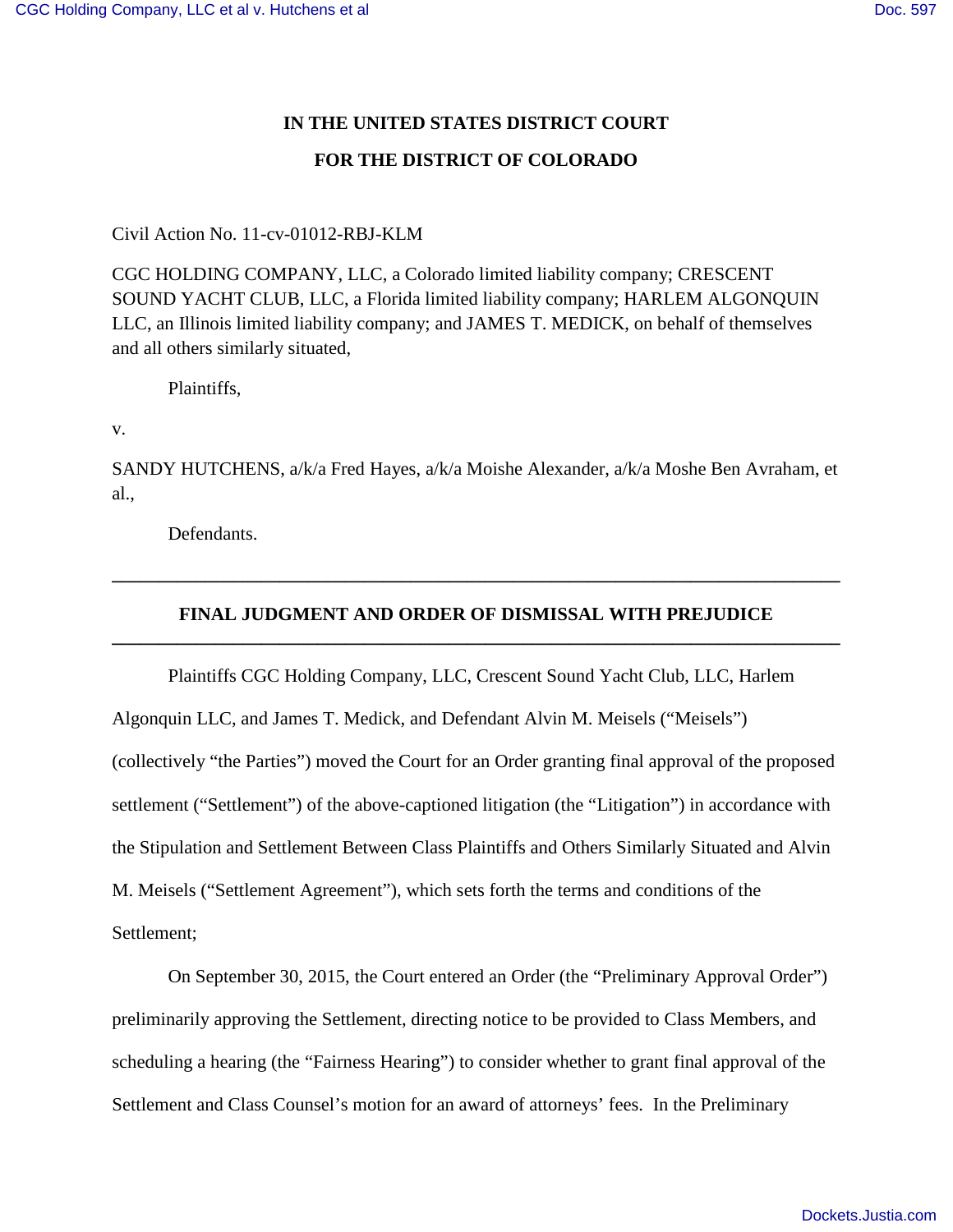Approval Order, the Court required any member of the Class wishing to object to the Settlement, or to exclude itself from the Settlement, to file with the Court and serve on counsel for the Class and Meisels their objections or exclusion by November 5, 2015. No Class Member objected to the Settlement. On November 19, 2015, the Court held the Fairness Hearing to determine, among other things, (i) whether the terms and conditions of the proposed settlement are fair, reasonable, and adequate and should therefore be approved; (ii) whether notice to the Class was implemented pursuant to the Preliminary Approval Order and constituted due and adequate notice to the Class in accordance with the Federal Rules of Civil Procedure, the United States Constitution (including the Due Process Clause), the Rules of the Court, and any other applicable law; (iii) whether to enter final judgment dismissing the Litigation on the merits and with prejudice, and releasing all the Released Parties, including Meisels, as provided in the Settlement Agreement; and (iv) whether and in what amount to award attorneys' fees and expenses to Class Counsel. The Court received submissions and heard argument at the Fairness Hearing from Class Counsel and counsel for Meisels.

NOW, THEREFORE, based on the written submissions received before the Fairness Hearing, the arguments at the Fairness Hearing, and the other materials of record in this Litigation, it is hereby ORDERED, ADJUDICATED, AND DECREED that:

1. This Order incorporates by reference and makes a part hereof the Settlement Agreement in its entirety. The terms of the Settlement Agreement are fully incorporated in this Order and the Final Judgment ("the Judgment") as if set forth fully here. Terms not defined in this Order shall have the definitions given to them in the Settlement Agreement, and all terms used herein shall have the same meanings as set forth in the Settlement Agreement unless set forth differently herein.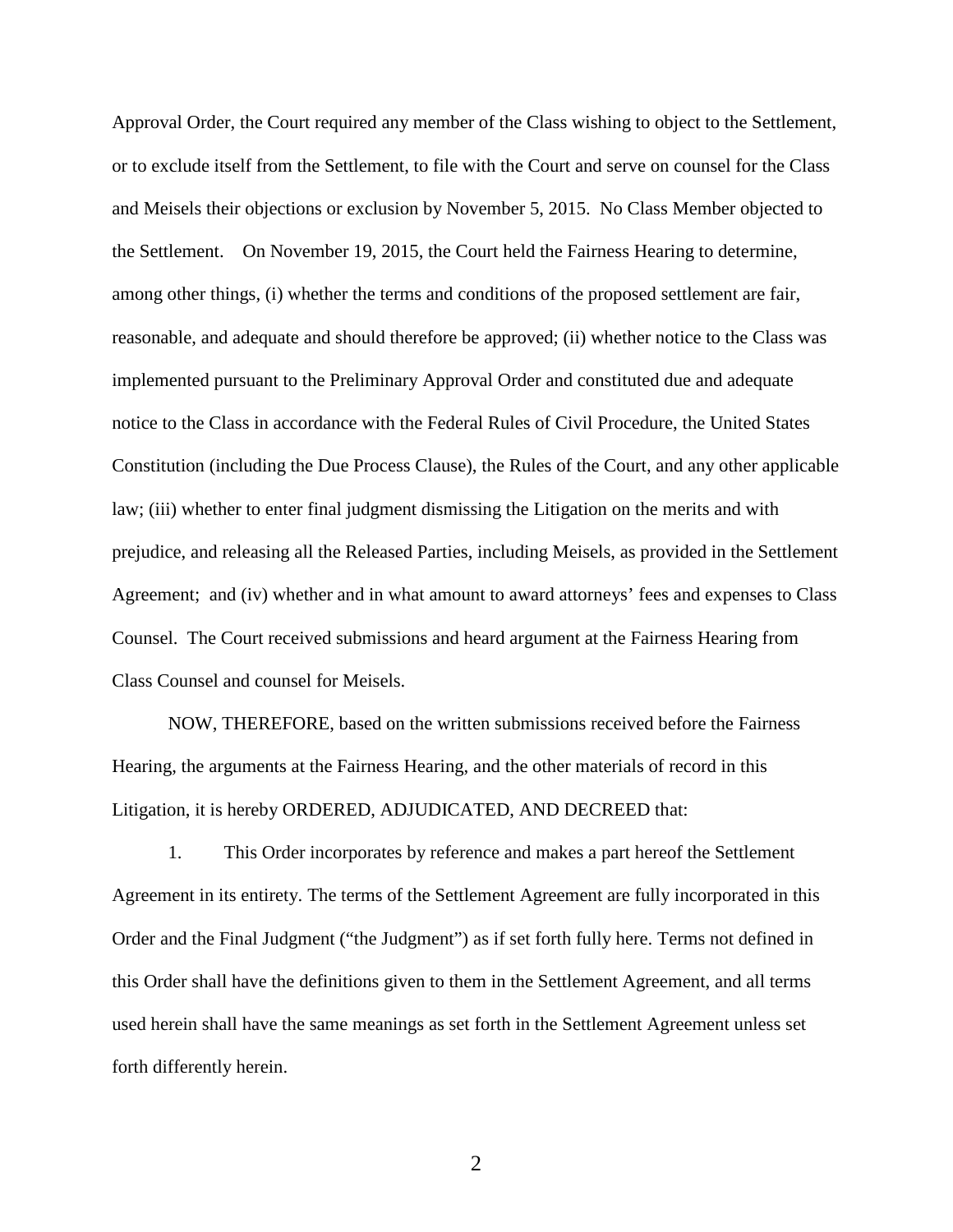2. The Court has jurisdiction over the subject matter of this Litigation and all Parties to the Litigation, including all Class Members and has jurisdiction to enter this Order and the Judgment.

3. The Court approves the settlement as set forth in the Settlement Agreement and finds that the settlement is in all respects fair, reasonable, adequate and just to the Class Members. The Court finds that the proposed Settlement resulted from serious, informed, noncollusive negotiations conducted at arm's length by the Parties and their counsel and was entered into in good faith. The terms of the Settlement Agreement do not have any material deficiencies and do not improperly grant preferential treatment to any individual Class Member.

Accordingly, the proposed settlement as set forth in the Settlement Agreement is hereby fully and finally approved as fair, reasonable, and adequate, consistent and in full compliance with all applicable requirements of the Federal Rules of Civil Procedure, the United States Constitution (including the Due Process Clause), and the Rules of the Court, and in the best interests of each of the Class Members.

4. Pursuant to Federal Rule of Civil Procedure 23, this Court on March 4, 2013 (Dkt. No. 406) certified the following Class ("Class"):

All US residents or domiciled entities (1) who were issued loan commitments between January 1, 2005, and April 7, 2013, (2) by Canadian Funding Corporation, First Central Mortgage Funding Inc., 308 Elgin Street, Inc., Northern Capital Investments Ltd., Great Eastern Investments, LLC, or by any other entity controlled by Sandy Hutchens, (3) whose loan commitments were not funded (4) but who paid money to any defendant (5) without having been informed that Moishe Alexander, Moshe Ben Avraham, Fred Haynes, Alexander MacDonald, Mathew Kovce, Fred Merchant, or other aliases, as the case might be, were names used by Sandy Hutchens, and that that individual had a criminal history including a conviction for fraud.

5. In the Preliminary Approval Order, the Court directed that Class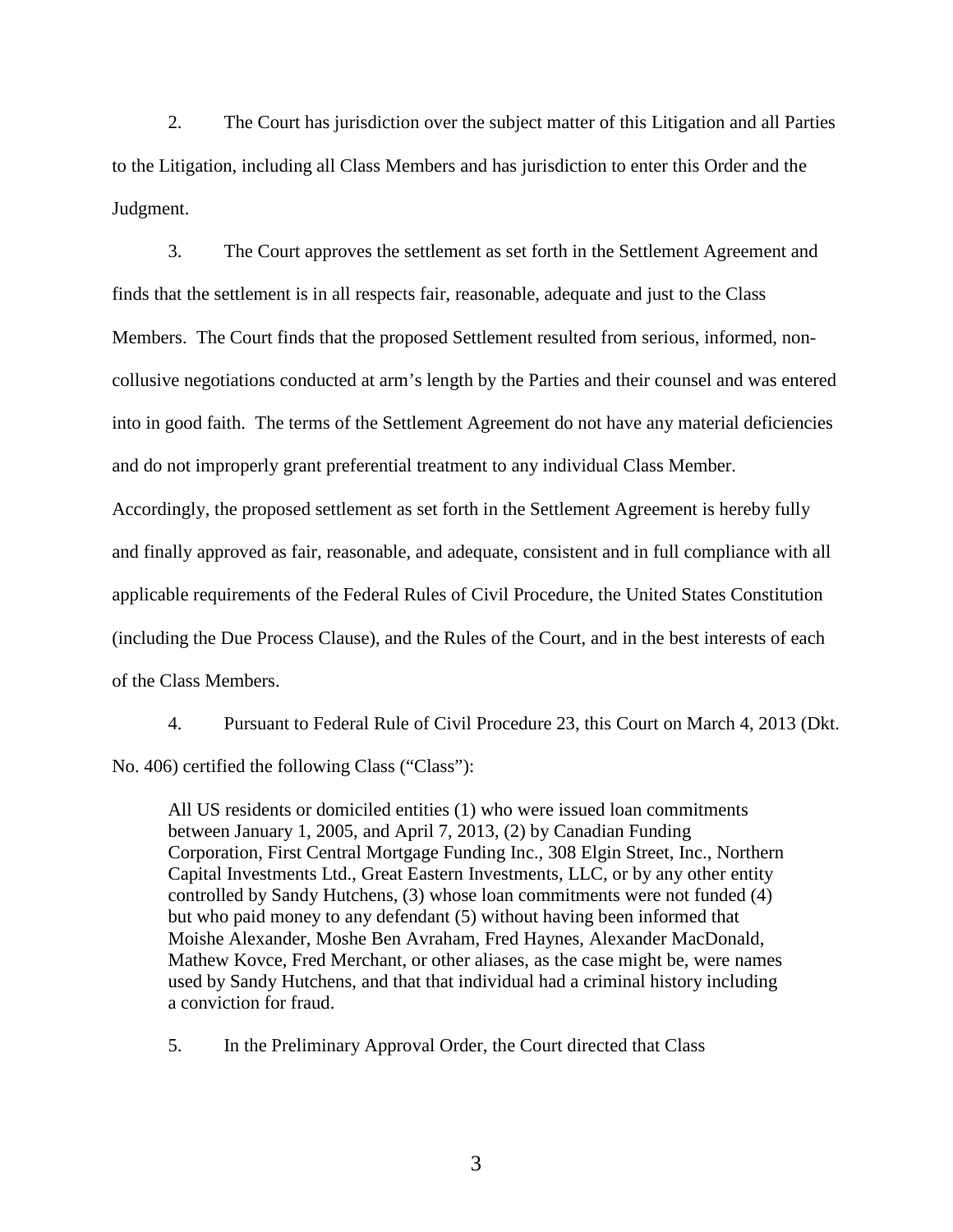Notice be given to Class Members pursuant to the notice program proposed by the Parties and approved by the Court. In accordance with the Court's Preliminary Approval Order and the Court-approved notice program, Class Counsel caused the Class Notice to be disseminated as ordered. The Class Notice advised Class Members of the terms of the Settlement; of the Final Approval Hearing, and their right to appear at such hearing; of their rights to remain in, or opt out of, the Class and to object to the Settlement; procedures for exercising such rights; and the binding effect of this Order and the Judgment, whether favorable or unfavorable, to the Class.

6. The distribution of the Class Notice constituted the best notice practicable under the circumstances, and fully satisfied the requirements of Federal Rule of Civil Procedure 23, the requirements of due process, 28 U.S.C. § 1715, and any other applicable law.

7. Pursuant to Federal Rule of Civil Procedure 23(e)(2), the Court finds after a hearing and based upon all submissions of the Parties and other interested persons, that the Settlement proposed by the Parties is fair, reasonable, and adequate. The terms and provisions of the Settlement Agreement are the product of lengthy, arms'-length negotiations conducted in good faith. Approval of the settlement will result in substantial savings of time, money and effort to the Court and the Parties, and will further the interests of justice. In making these findings for settlement purposes, the Court has considered, among other things, (i) the Class Members' interest in individually controlling the prosecution of separate actions, (ii) the impracticability or inefficiency of prosecuting separate actions, (iii) the extent and nature of any litigation concerning these claims already commenced, and (iv) the desirability of concentrating the litigation of the claims in a particular forum.

8. Pursuant to Federal Rule of Civil Procedure 23(c)(3), all Class Members are bound by this Final Judgment and Order of Dismissal and the incorporated Settlement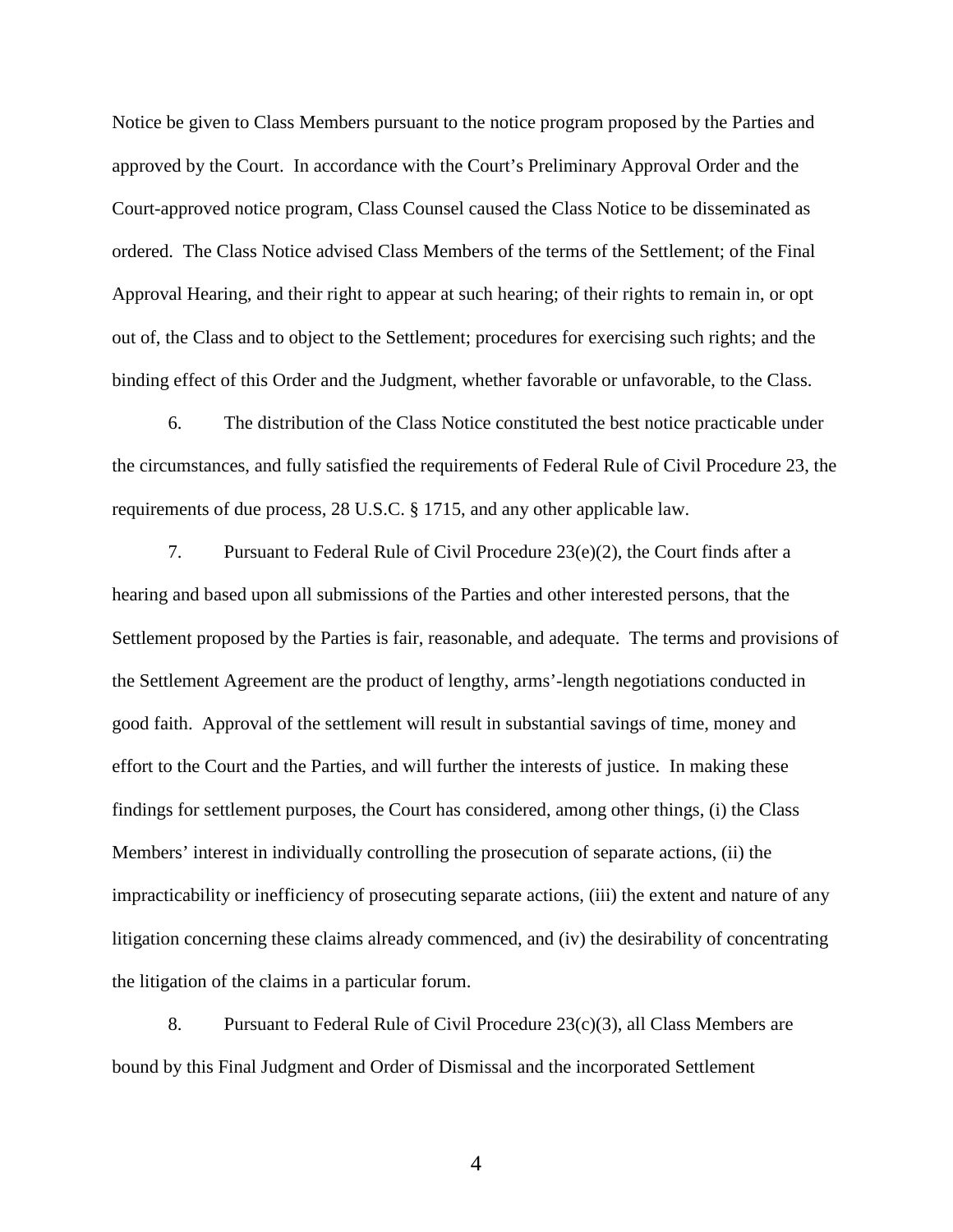Agreement (collectively, the "Final Judgment and Order of Dismissal"), even if they have pending, or later initiate, any litigation, arbitration, or other proceeding against the Released Parties relating to the Released Claims.

9. The Final Judgment and Order of Dismissal, including the incorporated Settlement Agreement and anything in them, shall not act as or constitute: a) an admission by, or evidence against, any Party that any Party, or any of their respective past or present officers, directors, shareholders, agents, employees, independent contractors, agents, accountants, insurers or attorneys, committed any wrongful act, or violated or breached the terms of any agreement or duty owed, whether statutory or otherwise; b) an admission of, or evidence of, the validity of any claim or any fact alleged by Plaintiffs in this Litigation, Class Action, or in any other pending action; c) an admission by, or evidence against, any of the Plaintiffs, Settlement Class members or Plaintiffs' Counsel of the validity of any fact or defense asserted against them in the Litigation, Class Action or in any other action; d) an admission by, or evidence of, any presumption, concession, or admission by Meisels of the truth of any fact alleged by Plaintiffs or the validity of any claim that had been or could have been asserted in this action or of any liability, negligence, fault, wrongdoing, or any other theory of liability of Meisels; e) an admission by, or evidence of, any presumption, concession or admission by Plaintiffs or any Class Member of the lack of any liability, fault, wrongdoing, or any other theory of liability claimed by Plaintiffs or of any infirmity of the claims Plaintiffs had or could have asserted in this Class Action; or f) an admission or concession by, or evidence against, the Released Parties, Plaintiffs, or the Class Members or Meisels that the consideration to be given hereunder represents the amount which could be or would have been recovered after trial.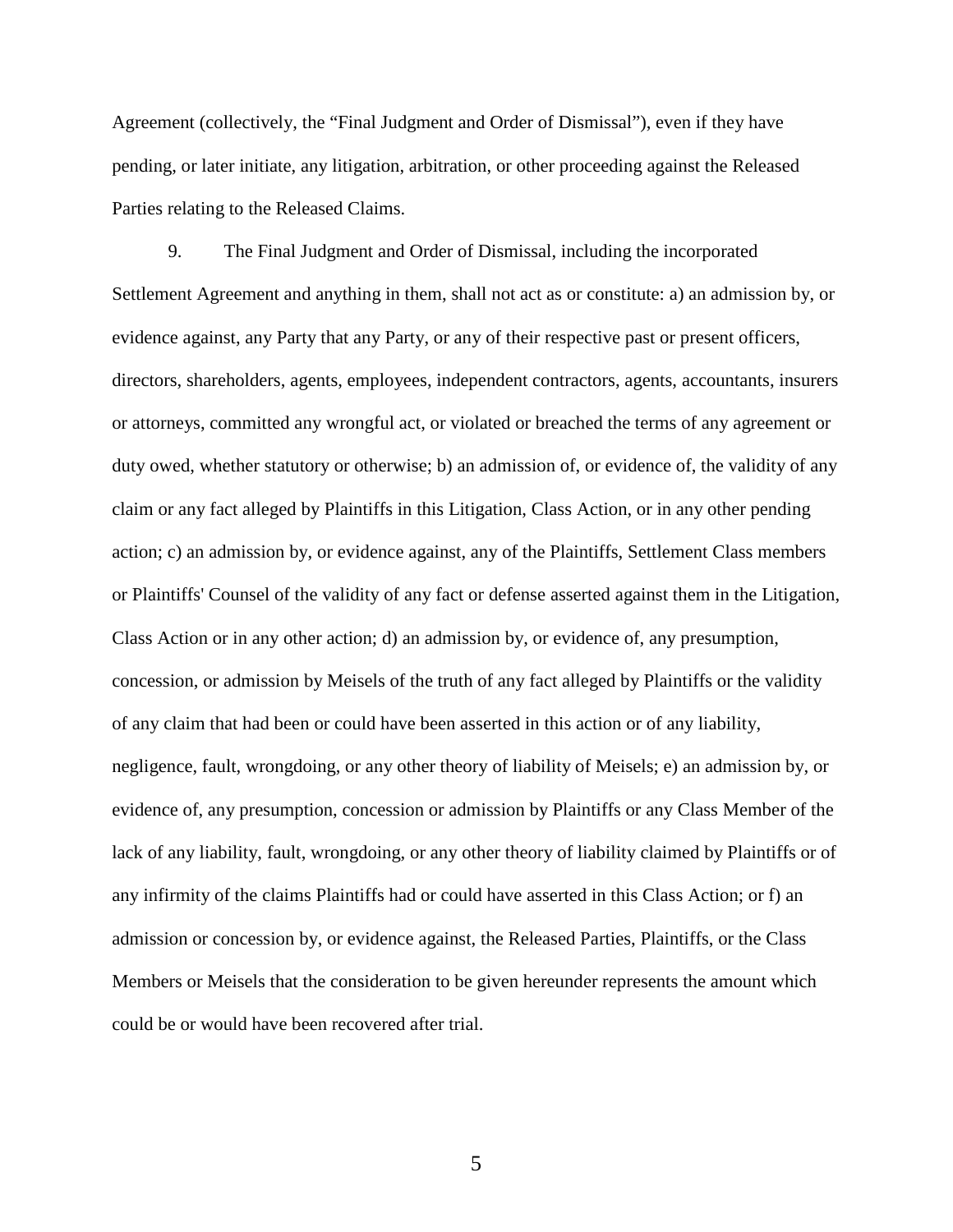10. The Court has considered the submissions by the Parties and all other relevant factors, including the result achieved and the efforts of Class Counsel in prosecuting the claims on behalf of the Class. The efforts of Class Counsel have produced the Settlement Agreement, which was entered into in good faith, and which provides a fair, reasonable, adequate and certain result for the Class. Class Counsel has made application for an award of attorneys' fees and expenses in connection with the prosecution of the Litigation. The Court finds the fees requested by Class Counsel, totaling \$250,000.00, to be fair, reasonable and justified attorneys' fees and expense awards under the circumstances. The Court hereby awards \$250,000.00 as attorneys' fees, to be paid from the Settlement Fund. Class Counsel shall be responsible for distributing and allocating the attorneys' fees in their sole discretion.

11. **Releases.** The releases as set forth in Sections 9, 10, 11, and 12 of the Settlement Agreement, together with the respective definitions of Released Claims, Released Parties and Releasing Parties are expressly incorporated herein in all respects. As of the Effective Date, and without limiting or modifying the full language of the release provisions in the Settlement Agreement:

a. The Court hereby releases and dismisses with prejudice all claims against Meisels in the Litigation, with each party to bear their own attorneys' fees and costs, as set forth in the Settlement Agreement.

b. The Releasing Parties, including Plaintiffs and all Class Members, shall, as of the the date this Final Judgment and Order of Dismissal is entered, conclusively be deemed to have acknowledged that the Releasing Parties remise, release, acquit, satisfy and forever discharge the Released Parties of and from any and all, and all manner of, claims, actions, causes of action, suits, debts, sums of money, accounts, reckonings, contracts, controversies,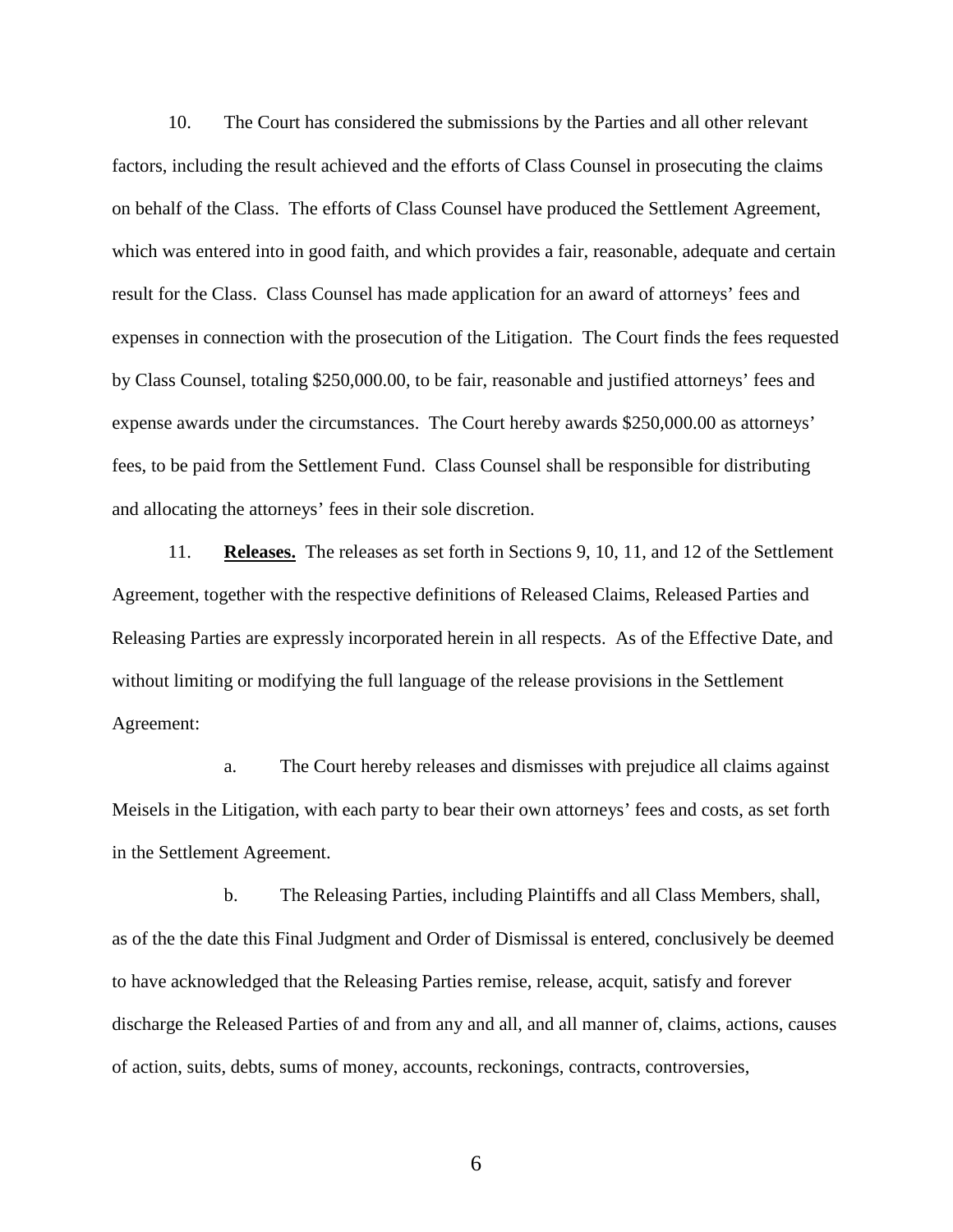Stipulations, promises, damages, and demands whatsoever, in law or in equity, which any Plaintiff, Party, Releasor, or Class Member had or now have, or which any successor or assign of any Plaintiff, Party, Releasor, or Class Member, hereafter can, shall or may have, against any of the Released Parties for, upon, or by reason of any matter, cause or thing whatsoever, from the beginning of the world to the date of this Order and Final Judgment, whether known or unknown, direct or indirect, vested or contingent, which may include claims, rights, demands, causes of action, liabilities, or suits that are not known or suspected to exist as of the the date this Order and Final Judgment is entered. The Plaintiffs, Class Members and the Releasing Parties nonetheless release all such Released Claims against the Released Parties.

c. As of the Final Judgment and Order of Dismissal, the Plaintiffs and all Class Members shall be deemed to have waived any and all protections, rights and benefits of California Civil Code section 1542 and any comparable statutory or common law provision of any other jurisdiction.

12. **Permanent Injunction.** The Court permanently bars and enjoins (i) all Releasing Parties – and anyone else purporting to act on behalf of, for the benefit of, or derivatively for any of them – from filing, commencing, prosecuting, intervening in, participating in (as class members or otherwise), or receiving any benefits or other relief from any other lawsuit, arbitration, or administrative, regulatory, or other proceeding (as well as a motion or complaint in intervention in the Litigation if the person or entity filing such motion or complaint in intervention purports to be acting as, on behalf of, for the benefit of, or derivatively for any of the above persons or entities) or order, in any jurisdiction or forum, that is based upon, arises out of, or relates to any Settled Claim, whether known or unknown, direct or indirect, vested or contingent, which may include claims, rights, demands, causes of action, liabilities, or suits that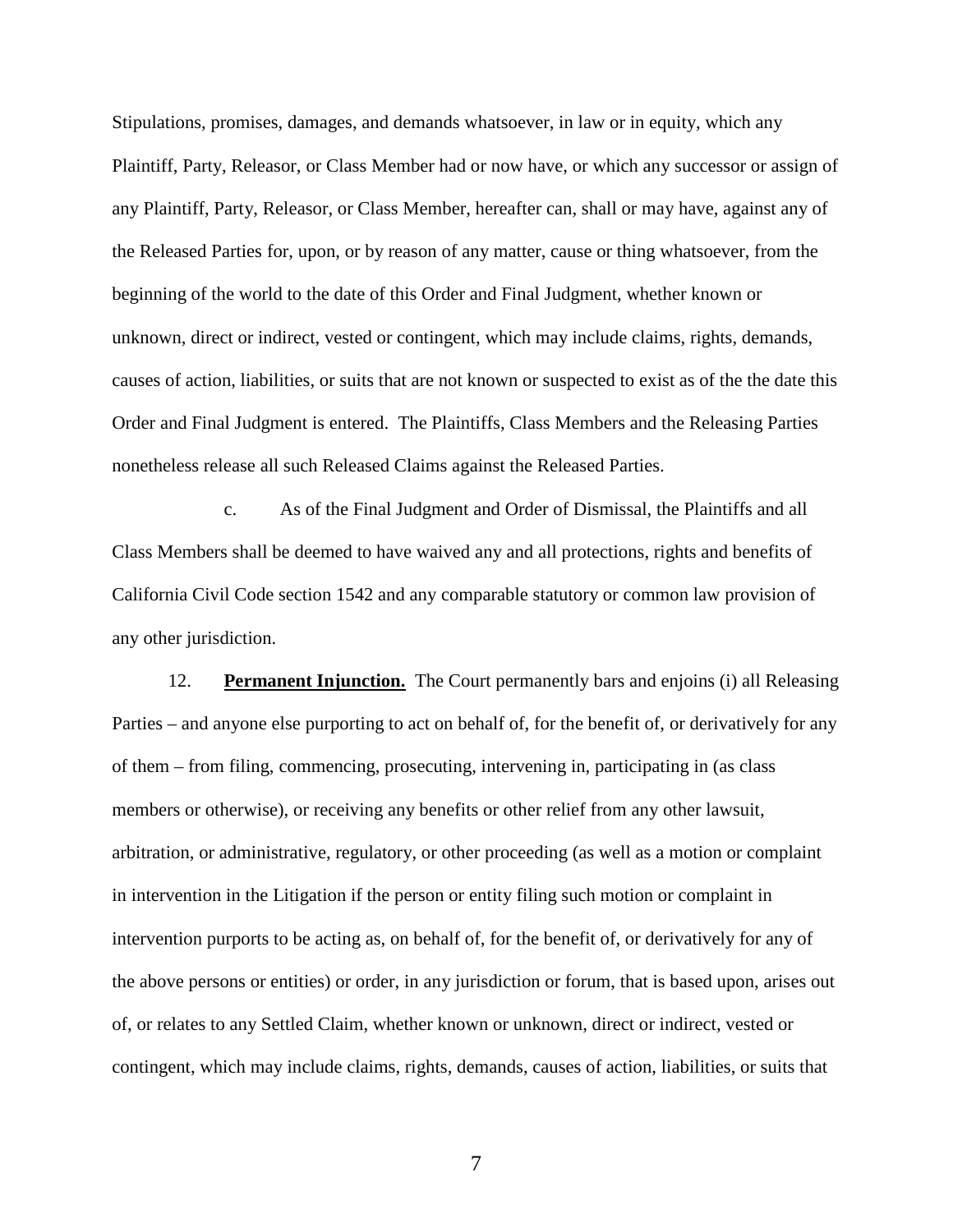are not known or suspected to exist as of the date of this Final Judgment and Order of Dismissal as to any Released Party, including any claim that is based upon, arises out of, or relates to the Litigation or the transactions and occurrences referred to in the Complaint, and (ii) all persons and entities from filing, commencing, or prosecuting any other lawsuit as a class action (including by seeking to amend a pending complaint to include class allegations or by seeking class certification in a pending action) or other proceeding on behalf of any Class Member as to the Released Parties, if such other lawsuit is based upon, arises out of, or relates to any Released Claims, including any Claim that is based upon, arises out of, or relates to the Litigation or the transactions and occurrences referred to in the Complaint.

## 13. **Complete Bar Order**.

a. The Court permanently bars and enjoins each of the Plaintiffs and all Class Members, and anyone purporting to represent or to pursue claims on behalf of any Class Member, from commencing, prosecuting, intervening in, or participating in any claims or causes of action relating to any Settled Claim, whether known or unknown, direct or indirect, vested or contingent, and may include claims, rights, demands, causes of action, liabilities, or suits that are not known or suspected to exist as of the date of this Final Judgment and Order of Dismissal against any Released Parties.

b. The Court further permanently bars and enjoins any and all persons and entities from commencing, prosecuting, or asserting any claim against any Released Parties arising under any federal, state, or foreign statutory or common-law rule, however styled, whether for indemnification or contribution or otherwise denominated, including claims for breach of contract or in tort, where the alleged injury to such person or entity arises from that person's or entity's alleged liability to the Class or any Class Member in connection with the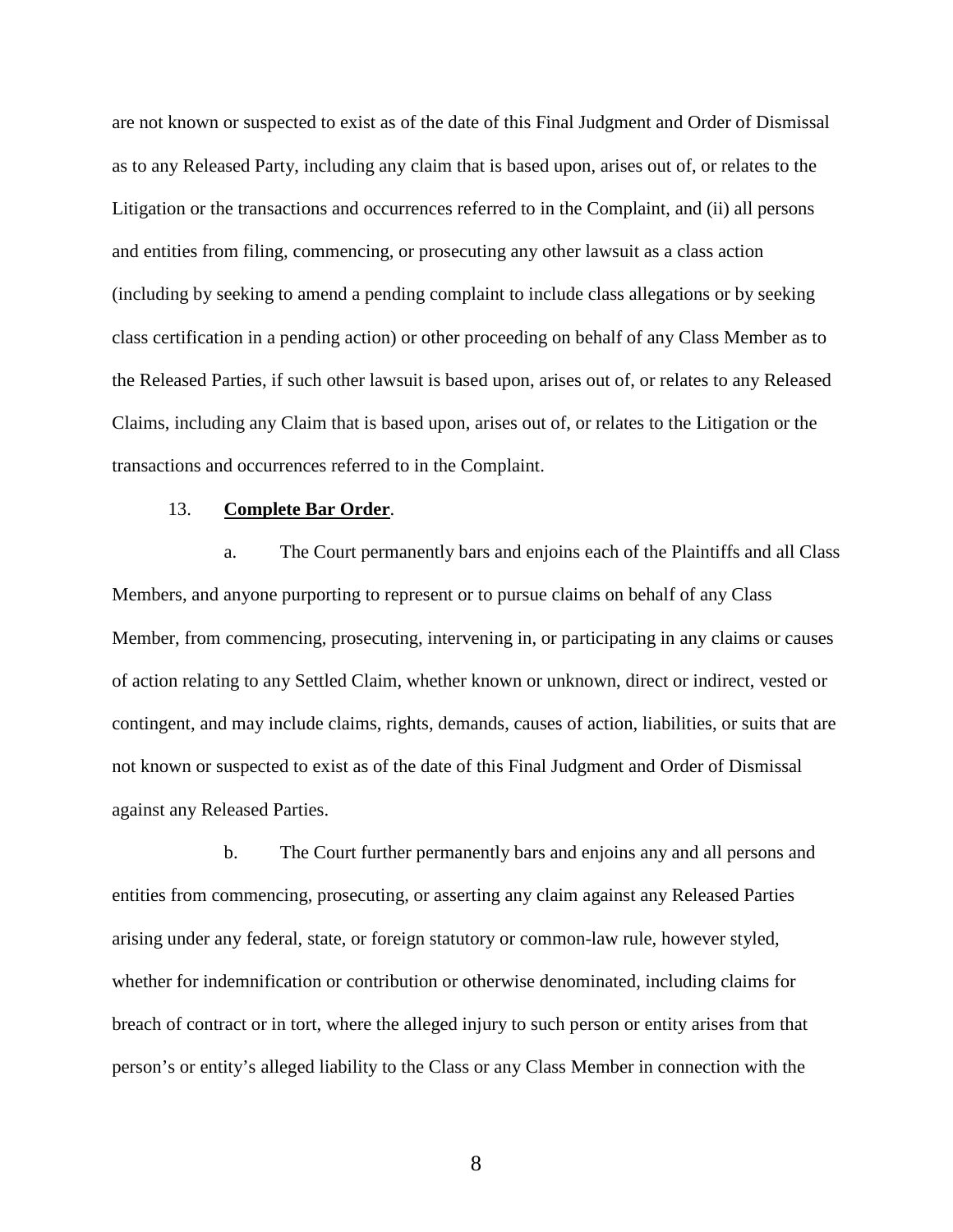Settled Claims, whether known or unknown, direct or indirect, vested or contingent. All such claims are hereby extinguished, discharged, satisfied, and unenforceable, subject to a hearing to be held by the Court, if necessary.

c. If any term of the Complete Bar Order entered by the Court is held to be unenforceable after the date of entry, such provision shall be substituted with such other provision as may be necessary to afford all of the Released Parties the fullest protection permitted by law from any Claim that is based upon, arises out of, or relates to any Released Claim. Notwithstanding the Complete Bar Order or anything else in the Settlement Agreement, nothing shall release, interfere with, limit, or bar the assertion by any Released Party of any claim for insurance coverage under any insurance, reinsurance, or indemnity policy that provides coverage respecting the conduct at issue in the Litigation. Without affecting the finality of this Order or the Judgment, the Court reserves continuing and exclusive jurisdiction over the implementation, administration and enforcement of this Order, the Judgment and the Settlement Agreement, and all matters ancillary thereto.

14. The Court finding that no reason exists for delay in ordering accompanying Judgment pursuant to Federal Rules of Civil Procedure, Rule 54(b), the clerk is hereby directed to enter the Judgment forthwith.

15. The Parties are hereby authorized without needing further approval from the Court, to agree to and adopt such modifications and expansions of the Settlement Agreement, which are consistent with this Order and the Judgment and do not limit the rights of Class Members under the Settlement Agreement.

16. All other relief not expressly granted to the Class Members is denied.

## IT IS SO ORDERED.